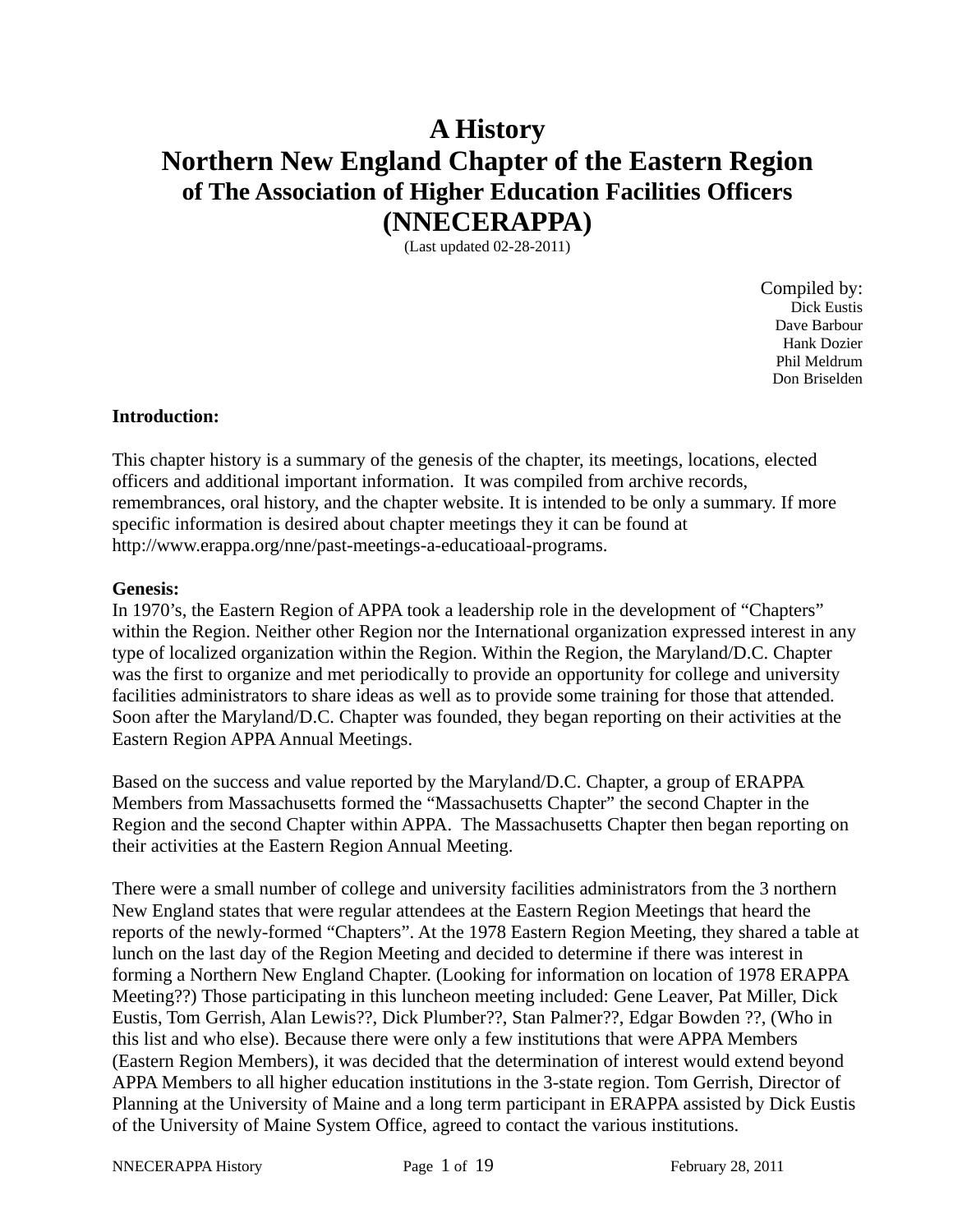The consensus of those that participated in the luncheon meeting at the Region Meeting was that a "Chapter could serve the greatest need for the 3-state area if the primary thrust of Chapter Programs were directed at the middle management and trade shop supervisor level of Facilities Departments. The Region Meetings provided an educational opportunity for senior facilities staff but the cost and time to attend was not conducive to providing an educational opportunity for a great number of people in each institution. It was also seen that providing an opportunity for middle managers and trade shop foremen to share experiences would be of great help to all institutions.

The original organizing group believed there was significant value in the educational exchange and training that could occur if the facilities department middle managers and foreman could meet their counterparts in other institutions and have an opportunity to share information. It was also seen as an opportunity to build moral as middle managers and trade shop supervisors seldom had an opportunity to participate in regional meetings with their peers.

There was also a belief that each meeting should provide a period for a more formal "Experience Exchange" between peers, no matter what the field of activity. It was expected that all participants in these future Chapter Meeting would have ideas and experience worthy of sharing with others serving in similar capacities at both public and private institutions. Having some type of "Experience Exchange" would also provide an opportunity for questions on facility related topics that were not on the scheduled program.

The survey of the higher education institutions in the northern New England Area indicated general interest in some type of organization of Facilities Staff for the 3-state area. As a result, the first meeting for the formation of the Northern New England Chapter was scheduled for Oct. 24, 1978 to be held in conjunction with the "New Hampshire College and University Council Meeting" which was to be held at Plymouth State College and hosted by Ed Gay. It should be noted that prior to the formation of NNECERAPPA, both Maine and New Hampshire had statewide organizations of facilities administrators that met on a periodic basis.

# **First Meeting of NNECERAPPA (October 1978)**

In early October 1978, Tom Gerrish sent out invitations to higher education institution facilities managers to attend the Oct. 24t, 1978 meeting along with a copy of the Bylaws and Constitution of the Massachusetts Chapter so that the potential members would have a better idea of the proposed organization. The initial meeting was scheduled from9:30 am to 3:30 pm with the morning session devoted to a governance and organizational discussion and the afternoon session devoted to a presentation on "Changing Patterns of Energy Conservation Opportunities" by Gary Vanderweil of R.G. Vanderweil, an engineering firm in Boston and a presentation on "Impact of Alcoholism on Physical Plant Personnel" by James Kirk, PhD, a consultant to the North Essex Mental Health Center in Haverhill and Newburyport, Massachusetts. Immediately prior to this organizational meeting, the New Hampshire College and University Council met to discus their energy contest and New Hampshire Handicapped Legislation and a portion of the afternoon program was in support of the New Hampshire group meeting.

There was an excellent response and participation in the initial meeting with the result being the official formation of the Northern New England Chapter of the Eastern Region of APPA (NNECERAPPA). Several key decisions were made at the first meeting including: Any institution could be a member of the Chapter if they were eligible to be a member of APPA or if a 2-year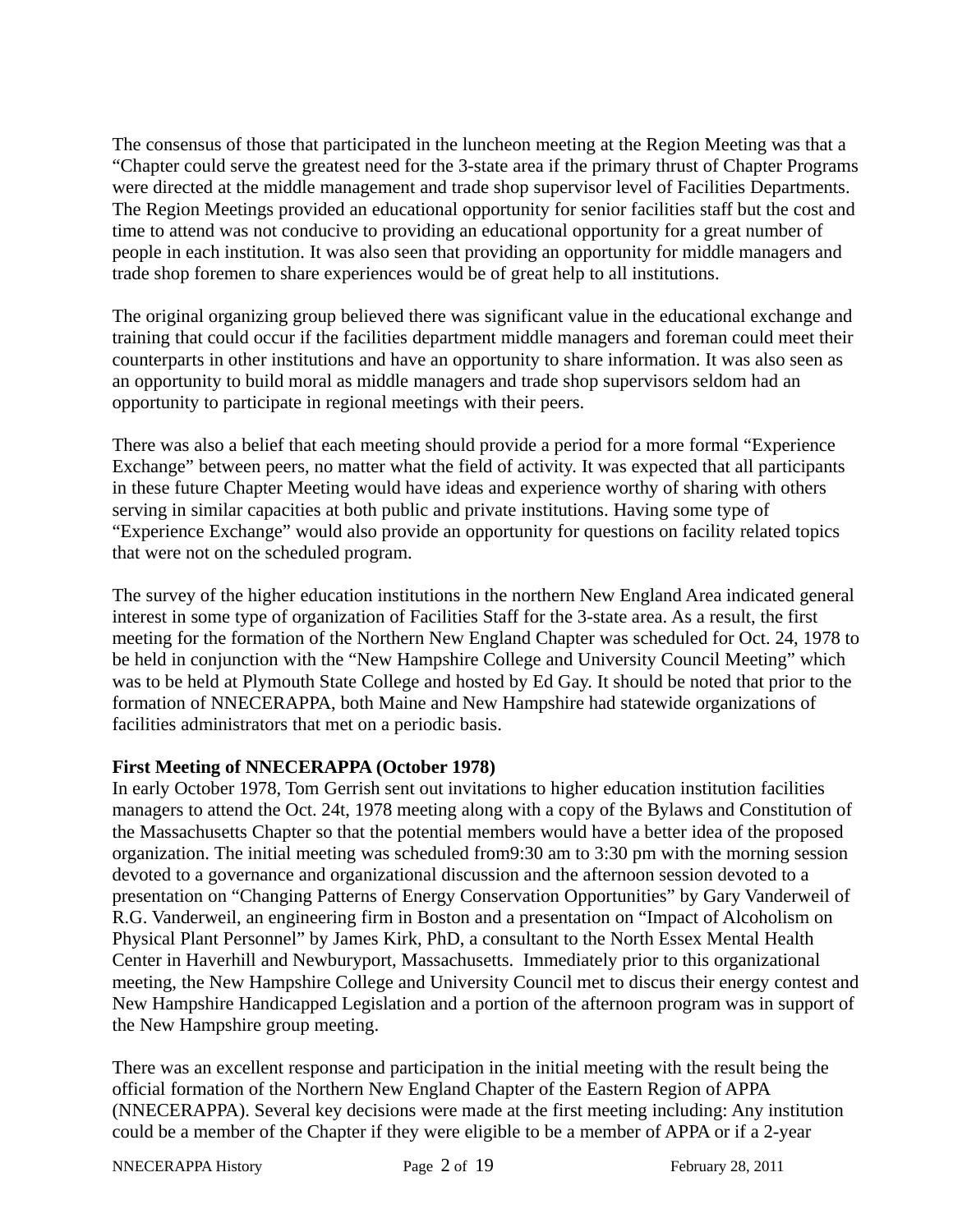institution, credits earned at the 2-year institution could be transferred to a 4-year program; Officers and Directors would serve 2-year terms with only Directors being eligible for re-election to a second term; one Director was to be from each state and the Chapter would hold 3 meetings each year.

The initial election of officers resulted in the following serving as the initial Chapter Officers: President –Dick Eustis, University of Maine System Vice President – Hank Dozier, University of New Hampshire Secretary/Treasurer – Tom Gerrish, University of Maine **Directors** Maine – Phil Meldrum, Bates College New Hampshire – Ed Gay, Plymouth State College Vermont – Bob Wilcox, Vermont State College

As the first meeting of the new Northern New England Chapter was held in the fall, it was decided that the Fall Meeting would include the Chapter's "Annual Business Meeting". Such things as the election of Chapter Officers or other items requiring a membership vote would occur at the Business Meeting. It was expected the Chapter Board would meet in conjunction with each Chapter Meeting to transact any other Chapter business.

The new Chapter accepted an invitation to hold it next meeting at the University of Maine on March 29-30, 1979 with the program details to be approved by the Region Officers & Directors. There was a general consensus that having a 2-day meeting with the program starting following lunch on the first day and ending before lunch on the second day was the best option. In most cases, only 1 night's motel would be required as travel to the meeting could occur in the morning prior to the meeting and travel home could occur following meeting adjournment on the second day. This also reduced the need to provide any meals other than the Meeting "Banquet" as a way of reducing both the cost and meal planning. There was also general agreement that a "Thursday-Friday" meeting would make it easier for participants, especially if they wanted to continue discussions over lunch or into the afternoon.

Following the indication of interest in forming a Chapter, Dick Eustis and Tom Gerrish had developed a Chapter Constitution and set of Chapter Bylaws that were consistent with those of the other two Chapters and consistent with the discussions that had been held at the luncheon meeting. These Chapter Bylaws provided that membership in the organization was the result of attendance rather than being based on the payment of dues as a way of encouraging Chapter Membership.

The expectation was that the Chapter would be officially recognized at the 1978 Eastern Region Meeting. These were adopted by the assembled group as the basis of the new Chapter. These were then submitted to both the Region and APPA for acceptance. The 1978 ERAPPA Meeting was held in Montreal. All Chapter Officers and Directors were present at the meeting for this first recognition of the Chapter. The Chapter Board held a meeting in Montreal to approve the plans for the March 1979 Chapter Meeting. At this meeting, The Board also agreed to hold the Summer Chapter Meeting at Vermont Technical College with Bob Wilcox as host. This was all reported to the Chapter Membership by the "First Chapter Newsletter" distributed on February 1, 1979.

The group that attended this initial meeting confirmed the concept that was discussed at the Region Meeting relative to having programs that provided an educational opportunity for middle managers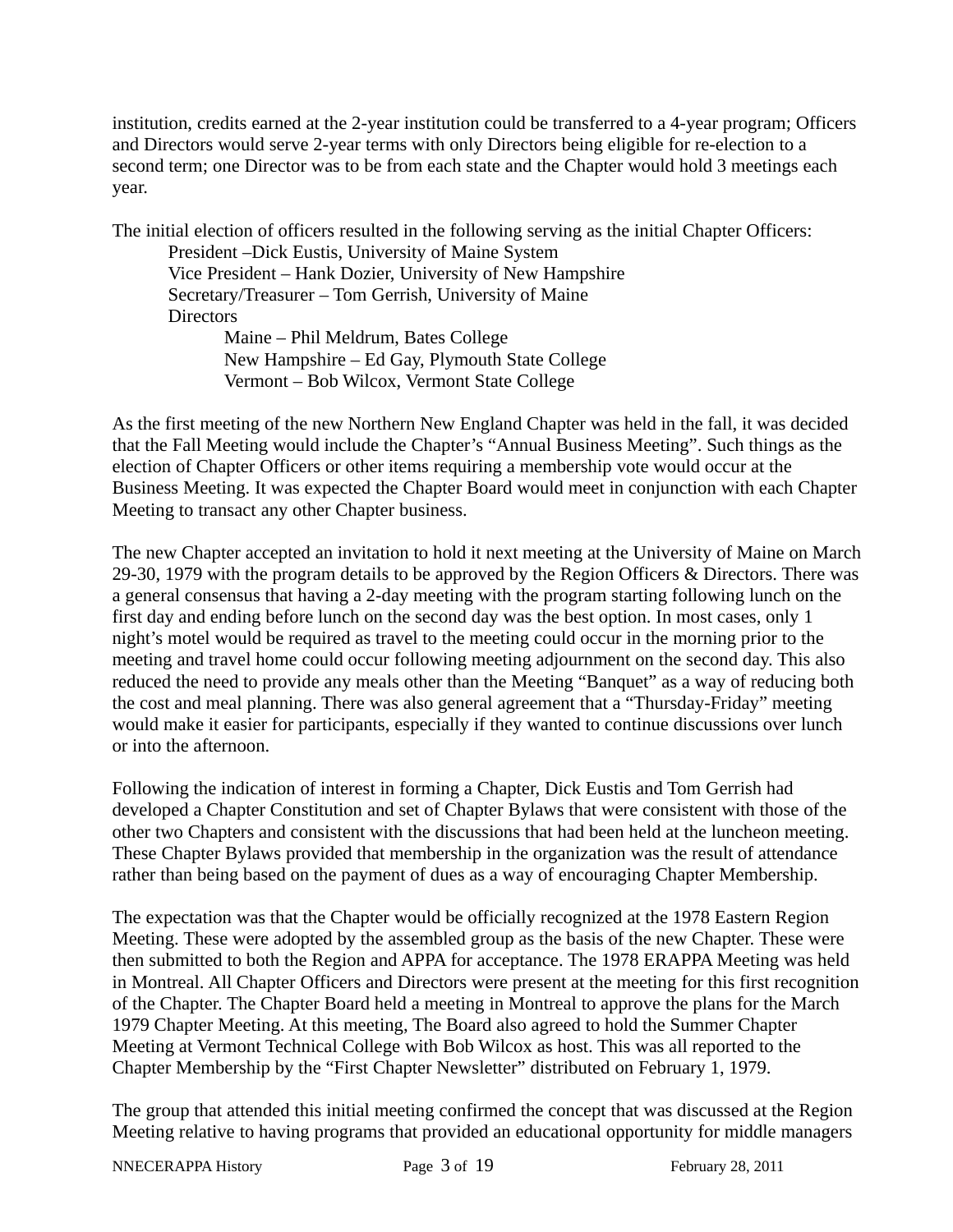and trade foremen. Most confirmed this as a need and several institutions indicated they did not participate in ERAPPA activities because of cost.

All those that attended the initial meeting were considered to be "Charter Members" of NNECERAPPA. The Chapter Members were:

| <b>State</b>  | <b>Institution</b>               | <b>Member</b>                               |
|---------------|----------------------------------|---------------------------------------------|
| Maine         | <b>Bates College</b>             | Phil Meldrum                                |
|               | <b>Bowdoin College</b>           | Dave Barbour                                |
|               | <b>University of Maine</b>       | <b>Dick Eustis</b>                          |
|               | System                           |                                             |
|               | <b>University of Maine</b>       | <b>Tom Gerrish</b>                          |
|               | University of Maine at           | <b>Bob Lawrence</b>                         |
|               | Farmington                       |                                             |
|               | University of Southern           | Doane Corson                                |
|               | Maine                            | Jack Kazenski                               |
| New Hampshire | Dartmouth College                | Dick Plumber                                |
|               | Franklin Pierce College          | NOTE: There is no record of attendance at   |
|               |                                  | the initial meeting but may be on this list |
|               |                                  | because on planned attendance.              |
|               | New England College              | NOTE: There is no record of attendance at   |
|               |                                  | the initial meeting but may be on this list |
|               |                                  | because on planned attendance.              |
|               | New Hampshire College            | <b>Ronald Denver</b>                        |
|               | Nathaniel Hawthorne              | Merle Jones, Jr.                            |
|               | College                          |                                             |
|               | <b>Plymouth State College</b>    | Ed Gay                                      |
|               |                                  | C.E. Wiggin                                 |
|               | Saint Anselm's College           | Rev. Father Cecil Donahue                   |
|               | University of New                | <b>Hank Dozier</b>                          |
|               | Hampshire                        | Pat Miller                                  |
| Vermont       | <b>Bennington College</b>        | George Hoag                                 |
|               | Middlebury College               | Jon Woodbury                                |
|               | <b>Vermont Technical College</b> | <b>Bob Wilcox</b>                           |

#### **Second Meeting (Spring 1979) of NNECERAPPA**

The second meeting of the Northern New England Chapter was held at the University of Maine in Orono, ME on March 29-30, 1979. Alan Lewis, Director of Physical Plan at the University of Maine served as host for the Meeting As a part of the "Opening Session", Alan made a presentation of "Training of Supervisors".

Among the participants at this "first meeting after approval of the Chapter's Bylaws, was Win Sanderson, President of the Eastern Region who made the trip to Orono, Me. to wish the Chapter well. In addition to Win, the attendance at his meeting was sixty-six individuals representing twenty-nine different higher education institutions in the 3 northern New England states.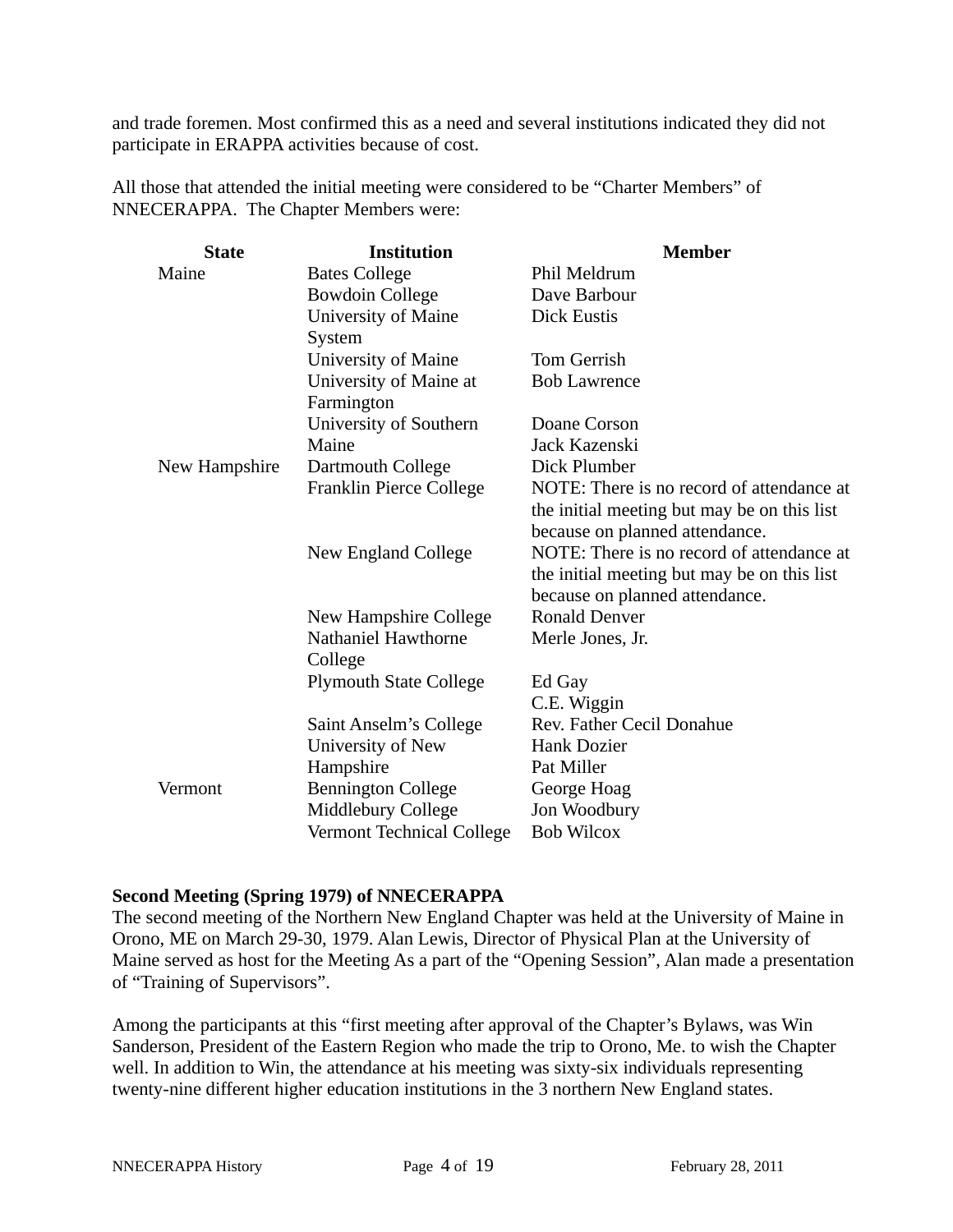During the afternoon session, there were 3 concurrent workshops, "Grounds Maintenance", "Energy Conservation", and "Building Maintenance". Most of the presentations were by campus people but presenters did include Stan Palmer, Chair of APPA's Energy Task Force, John Joseph, Director of Maine's Office of Energy Resources and James Kerasiotes from Johnson Controls.

The banquet speaker for the evening was Mr. Francis Brown, Chairman of the University of Maine System's Board of Trustees (a lawyer but with an undergraduate degree in engineering from the University of Maine) speaking on "A Trustee's View of the Physical Plant Department".

The Friday morning session was devoted to a presentation on "In-plant Training Programs" presented by a representative of TPC Training Systems and a 2-hour "Experience Exchange Session" which provided an excellent opportunity for participants to share experiences as well as ask questions on a broad range of plant related issues to a "Panel of Experts" consisting of Chair Bill Johansen, Director of Engineering Services at the Univ. of Me; Peter Dufour, University of Maine Superintendent of Grounds & Services; Dick Plumber, Director of Buildings & Grounds at Dartmouth College; Jon Woodbury, Director of Physical Plant at Middlebury College; and Bernard Deschanes, Mechanical Engineer at the University of Me. The mix of "Public" and "Private" as well as the broad experience of the panel members provided an excellent opportunity for the participants to expand their knowledge of facilities issues.

At the Chapter Board Meeting held on Friday morning, the Board created a "Standing Chapter Committee on Educational Services" with Hank Dozier as Chairs and members, John Doody - Norwich University; Jack Kazenski – University of Southern Maine, Steve Sweedler – Plymouth State College and Robert Thebodo – Dartmouth College. The purpose of this new Standing Committee was to develop ways the Chapter could aid individual member institutions in improving their Physical Plant Operations.

The official program was adjourned at 12:00 noon so that those with a long travel time could head home but the University of Maine did provide Campus Tours in the afternoon for anyone wishing to stay. The campus had also provided campus tours for any early arrivals on Thursday morning.

Perhaps as an historical perspective, it should be noted that the Conference Registration Fee for this Conference was \$15.00 and the Registration Fee covered all of the direct Conference Expense. Individual participants or their institutions covered other expenses for meals other than the "Banquet", lodging and travel expenses. At that time, there were no "Subscribing Members", no "Products Exhibit" and no "Sponsored Activities". The \$15 Registration Fee not only covered all of the expenses for the meeting, it produced a surplus of \$282.27 which became our initial Chapter Bank Balance.

# **Summer 1979 NNECERAPPA Meeting**

The summer Chapter Meeting was held at Vermont Technical College in Randolph Center, VT on July26-27, 1979 with Bob Wilcox as host. Win Sanderson, Physical Plant Director at the University of Hartford and President of the Eastern Region of APPA attended this meeting. There were 3 program tracks for the attendees; Electrical Distribution and Power Factor Correction; Grounds Maintenance; and a Roofing Seminar.

At the Summer Board of Directors Meeting, the Board discussed some meeting time problems as the Eastern Region had moved their Meeting to late Fall which might conflict with the Chapter's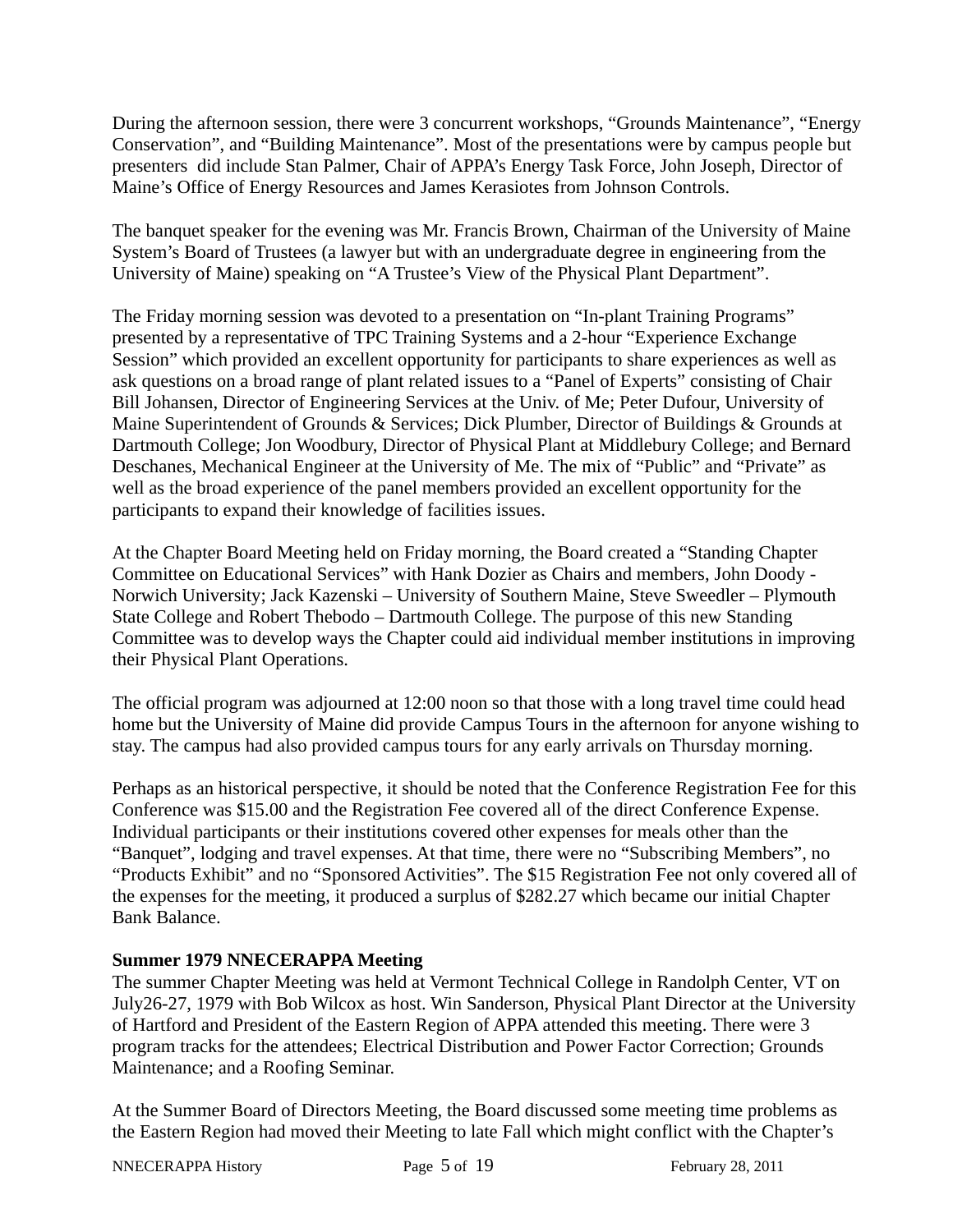annual Business Meeting would normally occur in late Fall. As a result the date of the Fall Meeting was moved back to September after some verification of the availability of facilities and the Board voted to propose to the annual "Business Meeting" now scheduled for September that the Chapter consider reducing the number of meetings each year to 2 with the meetings scheduled for March and September, the alternative being keeping the three meetings but scheduling them in March, June and September. This 3-meeting schedule brought the meetings very close together and had the potential of conflicts in June with other campus activities.

# **Fall 1979 NNECERAPPA Meeting**

The fall meeting was hosted by Hank Dozier at the University of New Hampshire. All of the sessions as well as a part of the Conference Housing were in the "New England Center" at the campus. Members of the Association of College Housekeeping Managers joined the Chapter at this Meeting which was held on September 27 – 28, 1979. This was the first Chapter Meeting to have "Product Exhibits", "Sponsors" and "Prize Drawings" with all prizes being donated by vendors. Grounds Maintenance topics and Custodial topics dominated the meeting. Attendance exceeded expectations as did revenues. After all expenses of the Chapter Meeting were paid, the newly formed Chapter has an infusion of cash of over two thousand dollars to assist with future conferences. This Conference was the first at which both educational tracks were video taped with the videos becoming a part of the Chapter's "Lending Library".

## **Spring 1980 NNECERAPPA Meeting**

The spring 1980 Meeting was held at Phillips Exeter Academy with Pat Miller as host.

#### **Fall 1980 NNECERAPPA Meeting**

The fall 1980 Meeting was held at Bates College, Lewiston, Me. on Sept. 25-26 and hosted by Phil Meldrum. The main theme of theme of the meeting was "Energy Update with a total of 6 workshops which could be "mixed or matched" depending upon individual interests. One of these workshops was a "Round Table on Physical Plant Problems" where the discussions were around issues raised by individual workshop participants. There was also a "Pre-conference seminar on co-generation arranged by Stan Palmer of Colby College and Chair of APPA's "Energy Task Force".

This meeting included the "Annual Business Meeting where the following were elected Chapter Officers for the following 2-year period:

Hank Dozier, University of New Hampshire – President

Alan Lewis, University of Maine – Vice President (NOTE: Alan Lewis resigned position of Chapter Vice President in July 1982 when he assumed a position at Hamilton College in Clinton, NY)

Phil Meldrum, Bates College – Secretary/Treasurer **Directors** 

> Jon Woodbury, Middlebury College – Vermont Steve Sweedler, Plymouth State College – New Hampshire Tom Gerrish, University of Maine – Maine

#### **Spring 1981 NNECERAPPA**

The spring 1981 meeting was held at the University of Vermont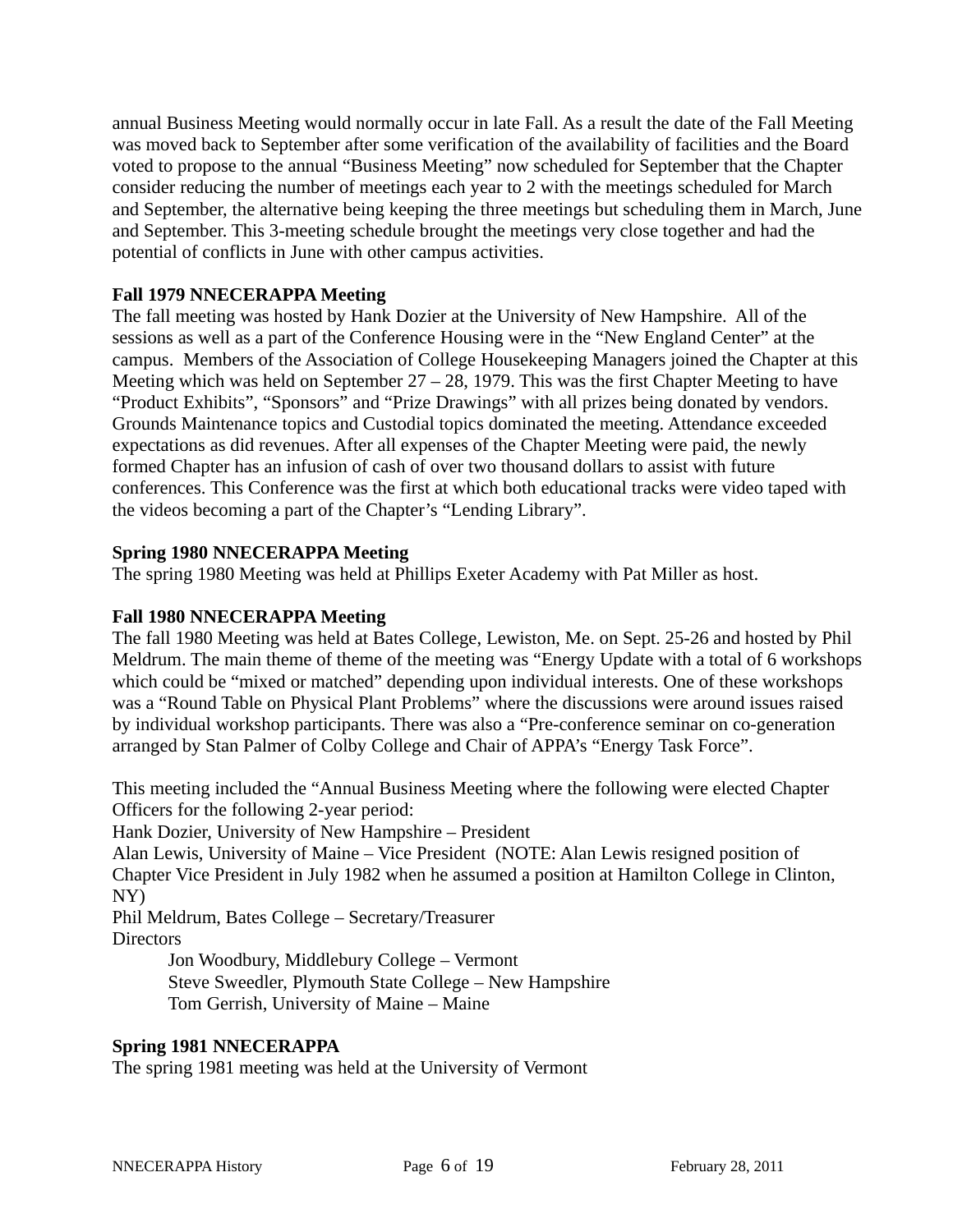## **Fall 1981 NNECERAPPA Meeting**

The President appointed a Committee consisting of Tom Gerrish, Dick Eustis and Phil Meldrum to study and provide recommendation on the "Affiliate Membership Selection Process".

# **Spring 1982 NNECERAPPA Meeting**

The Committee appointed at the previous meeting to study and make recommendations on "Affiliate Membership" recommended the organization retain the existing Bylaws definition of "Affiliate Membership" but to expand the meeting notification to include "guests" with the "guest" being defined as anyone that was interested in the educational aspects of the meetings.

## **Fall 1982 NNECERAPPA Meeting**

The fall 1982 Meeting was held at Middlebury College on Sept. 23-24 with Jon Woodbury as host. There was a 2-track program on "Heating Plants – Now and the Future" and "Supervision Leadership Skills Development". There were approximately 90 people in attendance representing 23 institutions. The net income from the meeting was over \$500.

This meeting included the "Annual Business Meeting where the following were elected Chapter Officers for the following 2-year period:

Phil Meldrum, Bates College – President Jon Woodbury, Middlebury College – Vice President Judith Belivieu, University of New Hampshire – Secretary/Treasurer **Directors** Wilbur Newton, University of Vermont – Vermont

Robert Bishopric, Notre Dame College – New Hampshire Roland West, Bates College – Maine (During term Dave Barbour replaced Mr. West)

# **Spring 1983 NNECERAPPA Meeting**

The spring 1983 Meeting was held at Dartmouth College on March 31 – April 1 with Dick Plumber as host. The program consisted of 2 tracks, one on "Productivity  $-A$  sign of the times" and the second being a "Mixed Bag" that had workshops covered a variety of topics, one of which was an "Experience Exchange" session. Those that attended the "Productivity" track were expected to participate in all 6 workshop sessions in this track. The Registration Fee for the Spring Conference was \$50 that included all meals beginning with the noon "Welcome Luncheon" on Thursday through the "Farewell Luncheon" on Friday.

## **Fall 1983 NNECERAPPA Meeting**

The meeting was held at Bowdoin College; Brunswick, ME with Dave Barbour as host. The Chapter Board voted to waive the Chapter Meeting Registration for any institution that had not previously attended a Chapter Meeting. Officer and Directors elected to serve for the following 2 years were:

President – Ed Gay; Vermont Technical College Vice President – Edgar Bowden; Maine Maritime Academy Secretary/Treasurer – David Barbour; Bowdoin College **Directors** 

Vermont – Richard Streeter; University of Vermont New Hampshire – Judith Beliveau; University of New Hampshire Dave Trefethern; University of Maine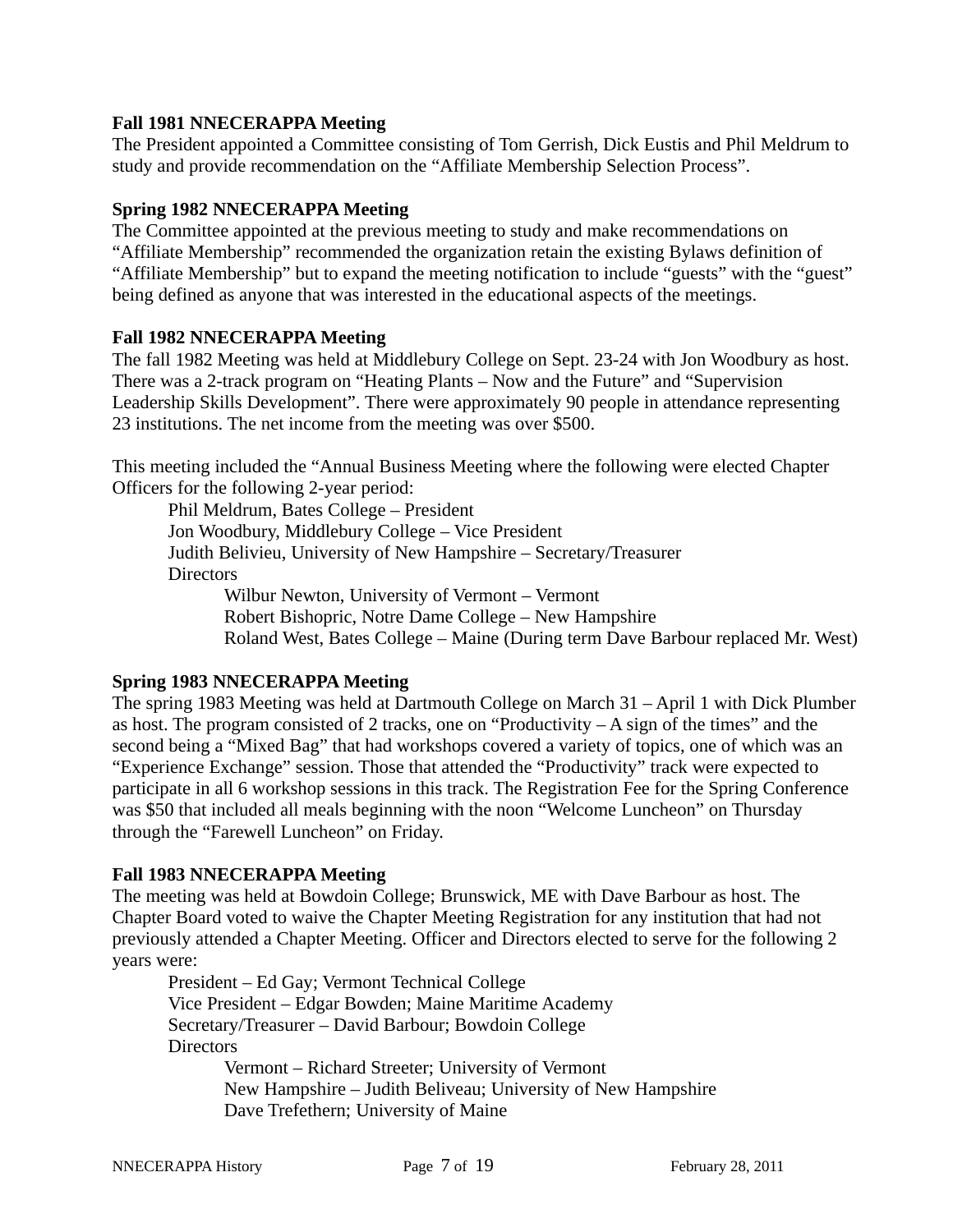At the Annual Business Meeting, the membership voted to provide a "Subscribing Member" category of Membership for individuals, organizations, manufactures or suppliers who wished to support the organization but who did not previously qualify for membership. "Subscribing Members" would pay an annual fee of \$25 for continued membership.

# **Spring 1984 NNECERAPPA Meeting**

Meeting was held at the Quality Inn, Dover, NH on April 5 and 6, 1984 with Hank Dozier as host. This meeting was originally scheduled to be held at Keene State College on March 8 and 9, 1984 but a last-minute change was required. There were two tracks in the educational program – Athletic Fields Supervision, Maintenance, Problems and Solutions; and Computerized Maintenance Management Systems. The Conference was attended by 52 people representing 27 institutions. A special feature of the conference was a unique breakfast held at a "maple sugar shack" in a near-by town.

# **Fall 1984 NNECERAPPA Meeting**

Meeting was held at Johnson State College in Johnson, VT with Don Johnson as host on August 23 and 24, 1984. The Chapter Board voted to establish a "Scholarship" to the annual APPA Facilities Management Institute in the form of a 50% payment of the tuition for 3 persons, one from each state.

# **Spring 1985 NNECERAPPA Meeting**

Meeting was held at the University of Maine in Orono, ME.

# **Fall 1985 NNECERAPPA Meeting**

The Fall 1985 Chapter Meeting was held in conjunction with the ERAPPA Meeting at the Sheraton Inn; South Portland, ME. Because the Chapter Meeting was incorporated into the Region Meeting, the Chapter did not hold a separate Chapter Business Meeting.

Dave Early and Judith Beliveau were the co-chairs. The educational program provided four track sessions that were well attended. 30+ business partners attended booths located around the main education rooms. The social highlight was the lobster bake at Peaks Island; even thought it was unusually cold and rainy, many said they had a good time.

## **Spring 1986 NNECERAPPA Meeting**

Meeting was held on April 1 and 2, 1986 at the New England Center on the University of New Hampshire, Durham, NH. The educational program consisted of 2 tracks: Team Approach on Physical Plant Operations and Heating Operations & Controls. Records show there were several Vendor Booths at this meeting.

## **Fall 1986 NNECERAPPA Meeting**

Meeting was held at the University of Vermont, Burlington, VT on October 20 and 21, 1986. At the Annual Business Meeting, the following were elected to serve for the following 2-year period:

President – Judith Beliveau; University of New Hampshire Vice President – Robert Lawrence; University of Maine at Farmington Secretary/Treasurer – David Barbour; Bowdoin College **Directors** 

Vermont – Richard Streeter; University of Vermont New Hampshire – Linda Wood; University of New Hampshire Maine – David Trefethern; University of Maine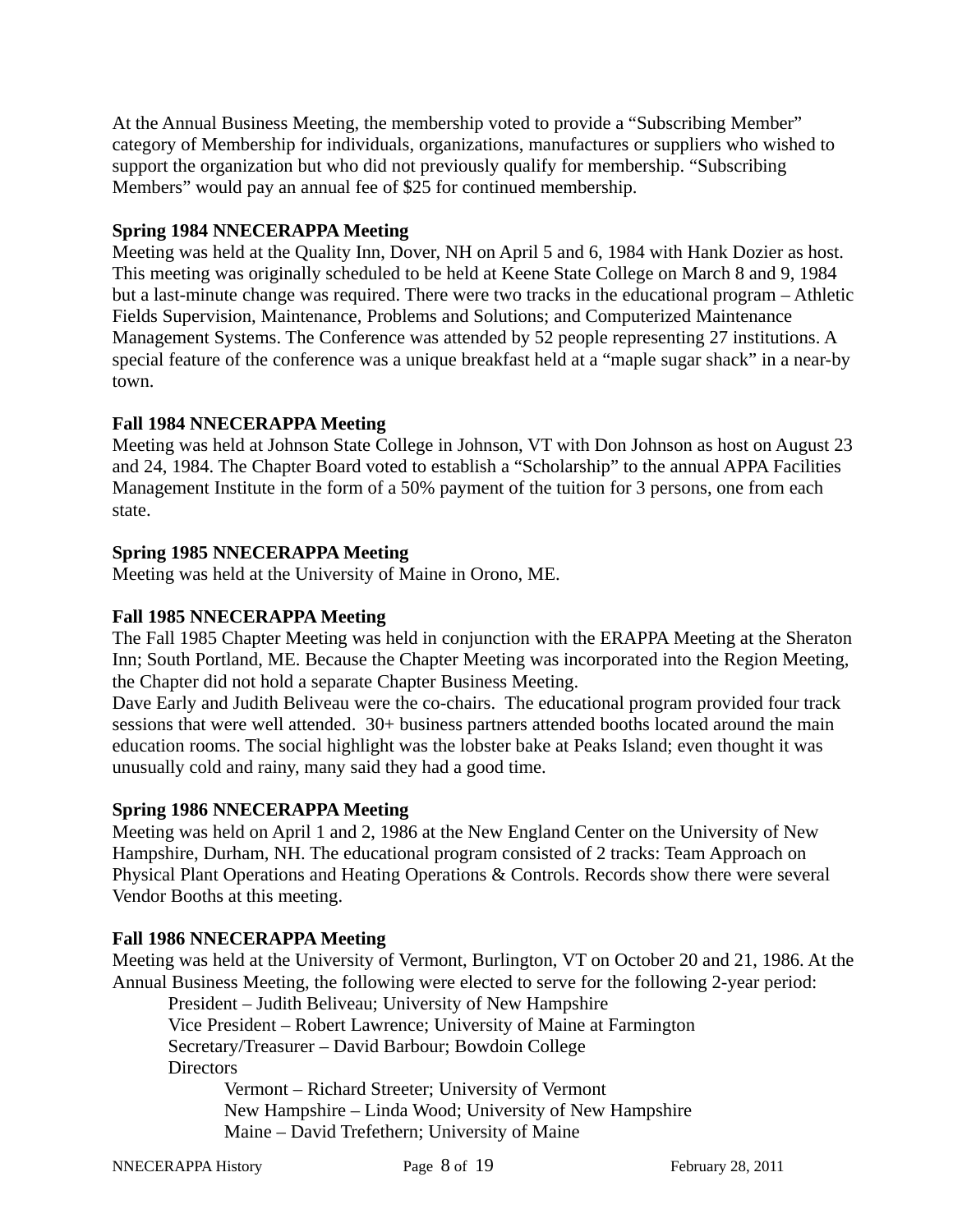# **Spring 1987 NNECERAPPA Meeting**

Meeting was held on April 15 and 16 at Bates College, Lewiston, ME and hosted by Phil Meldrum. At the Board Meeting held on April 16<sup>th</sup>, the Board voted "Honorary Membership" for Hank Dozier as he was departing the Chapter Area. The Board also voted to award the first "Chapter Meritorious Award" to Phil Meldrum for his service to the Chapter. The educational program for the meeting consisted of 2 tracks, one being on Primary Utilities and the topic of the second tract could not be found.

## **Fall 1987 NNECERAPPA Meeting**

The fall meeting was held at Dartmouth College in Hanover, NH hosted by Dick Plumber on October 30 and 31, 1987. At the Annual Meeting, the membership voted to move the "Annual Meeting" from the Fall Meeting to the Spring Meeting with the current slate of officers serving an additional 6 months to cover the transition.

## **Spring 1988 NNECERAPPA Meeting**

Bowdoin College hosted the spring meeting on March 31 – April 1, 1988. There was a 2 track educational program consisting of; Employee Motivation and Turf/Plant Maintenance.

## **Fall 1988 NNECERAPPA Meeting**

The fall 1988 Meeting was held on the Breadloaf Campus of Middlebury College with Jon Woodbury serving as host. The educational program consisted of 2 tracks; Steam System Economics & Mechanical Safety Devices and Primary Utilities – What is the Future.

## **Spring 1989 NNECERAPPA Meeting**

The spring 1989 meeting was held at Plymouth State College. At the Annual Business Meeting, Bob Lawrence, University of Maine at Farmington, was elected President.

## **Fall 1989 NNECERAPPA Meeting**

The fall meeting was held at Colby College

#### **Spring 1990 NNECERAPPA Meeting**

The spring meeting was held at Phillips Exeter Academy, on March 20/21, 1990, hosted by Don Briselden and the staff of Phillips Exeter. A two track program with a special track program (Women in non-traditional Roles) was presented, including presentation relating to building codes, chemical treatments, design and construction, waterproofing, grounds, custodial, and security systems. 21 business partners purchased booths and displayed.

#### **Fall 1990 NNECERAPPA Meeting**

The Fall 1985 Chapter Meeting was held in conjunction with the ERAPPA Meeting at the Sheraton Inn; South Portland, ME. Because the Chapter Meeting was incorporated into the Region Meeting, the Chapter did not hold a separate Chapter Business Meeting.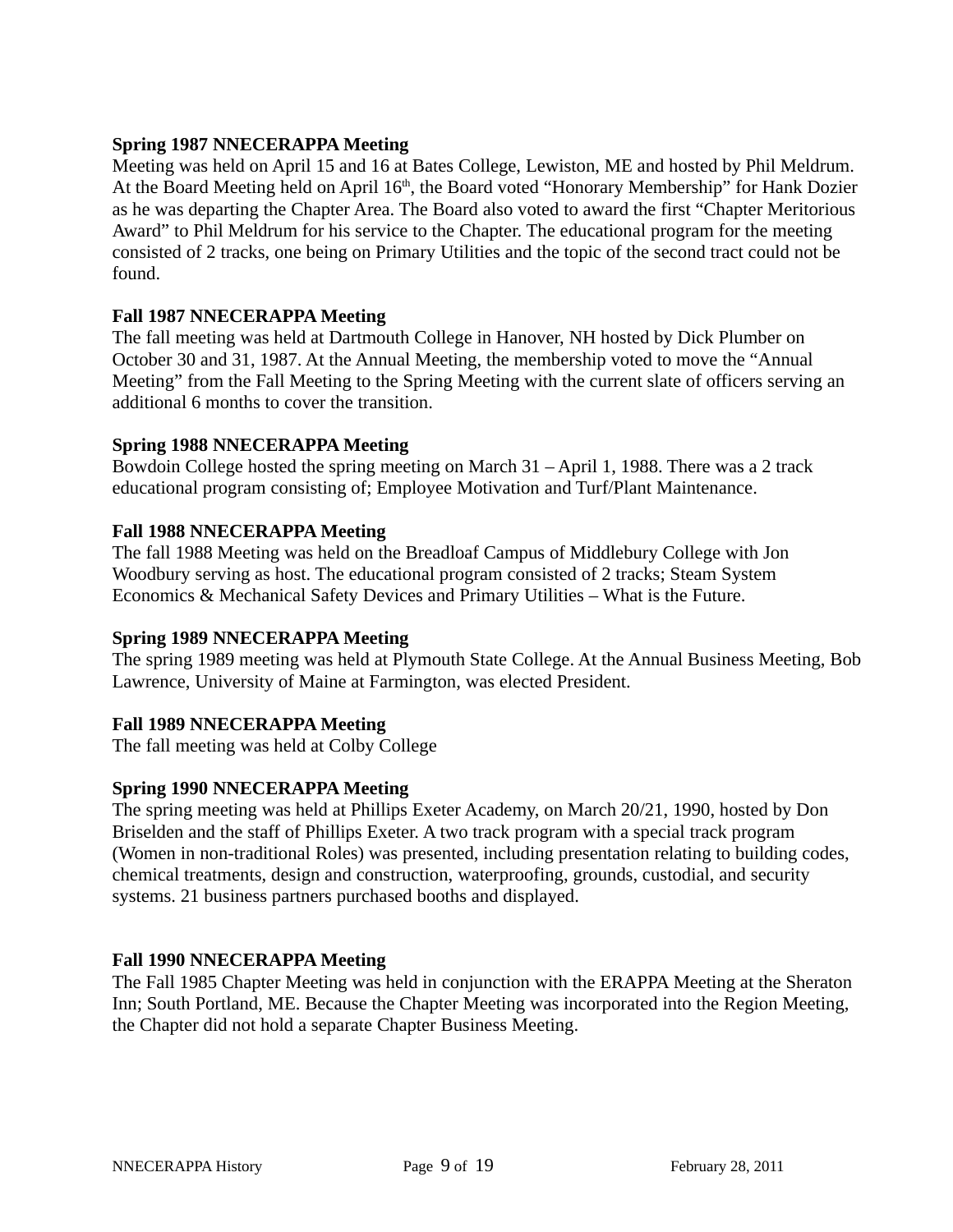## **Spring 1991 NNECERAPPA Meeting**

UVM hosted the spring 1991 meeting. At the Annual Business Meeting, David Barbour, Bowdoin College, was elected President.

## **Fall 1991 NNECERAPPA Meeting**

The fall 1991 meeting was held at UNH

#### **Spring 1992 NNECERAPPA Meeting**

The spring 1992 meeting was held at Castleton State College, Castleton, VT

#### **Fall 1992 NNECERAPPA Meeting**

The fall 1992 meeting was held at USM, Gorham, ME

#### **Spring 1993 NNECERAPPA Meeting**

The Spring Meeting was held at Bates College on April 21 – 22, 1993. At the Annual Business Meeting held on April 22<sup>nd</sup>, the following Chapter Officers were elected: President – Bob Bertram – Castleton State College, Vermont Vice President – Don Briselden – Phillips Exeter Academy, New Hampshire Secretary/Treasurer – Dave Early – University of Southern Maine Directors: Tim Pedrotty – St Michael's College Jim Sullivan – Rivier College Gordon Cheesman – Colby College At this meeting, the awarded Chapter Honorary Membership to Peter Dufour and Dick Plummer

and presented a Meritorious Service Award to Peter Dufour

#### **Fall 1993 NNECERAPPA Meeting**

The fall 1993 meeting was held at Bates College

#### **Spring 1994 NNECERAPPA Meeting**

The spring meeting was held at Rivier College on June 1-2, 1994

#### **Fall 1994 NNECERAPPA Meeting**

The spring meeting was held at University of Maine, Orono on November 17-18, 1994. ck program was presented, including presentation relating to grounds, custodial, mold, and frontline management. A business meeting was held and new officers elected. 65 business partners purchased booths and displayed.

#### **Spring 1995 NNECERAPPA Meeting**

The spring meeting was held at Phillips Exeter Academy, on March 20/21, 1990, hosted by Don Briselden and the staff of Phillips Exeter. The conference planning and assistance was provided by USM Department of Conferences. A two track program with a special track program (Women in non-traditional Roles) was presented, including presentation relating to building codes, chemical treatments, design and construction, waterproofing, grounds, custodial, and security systems. 21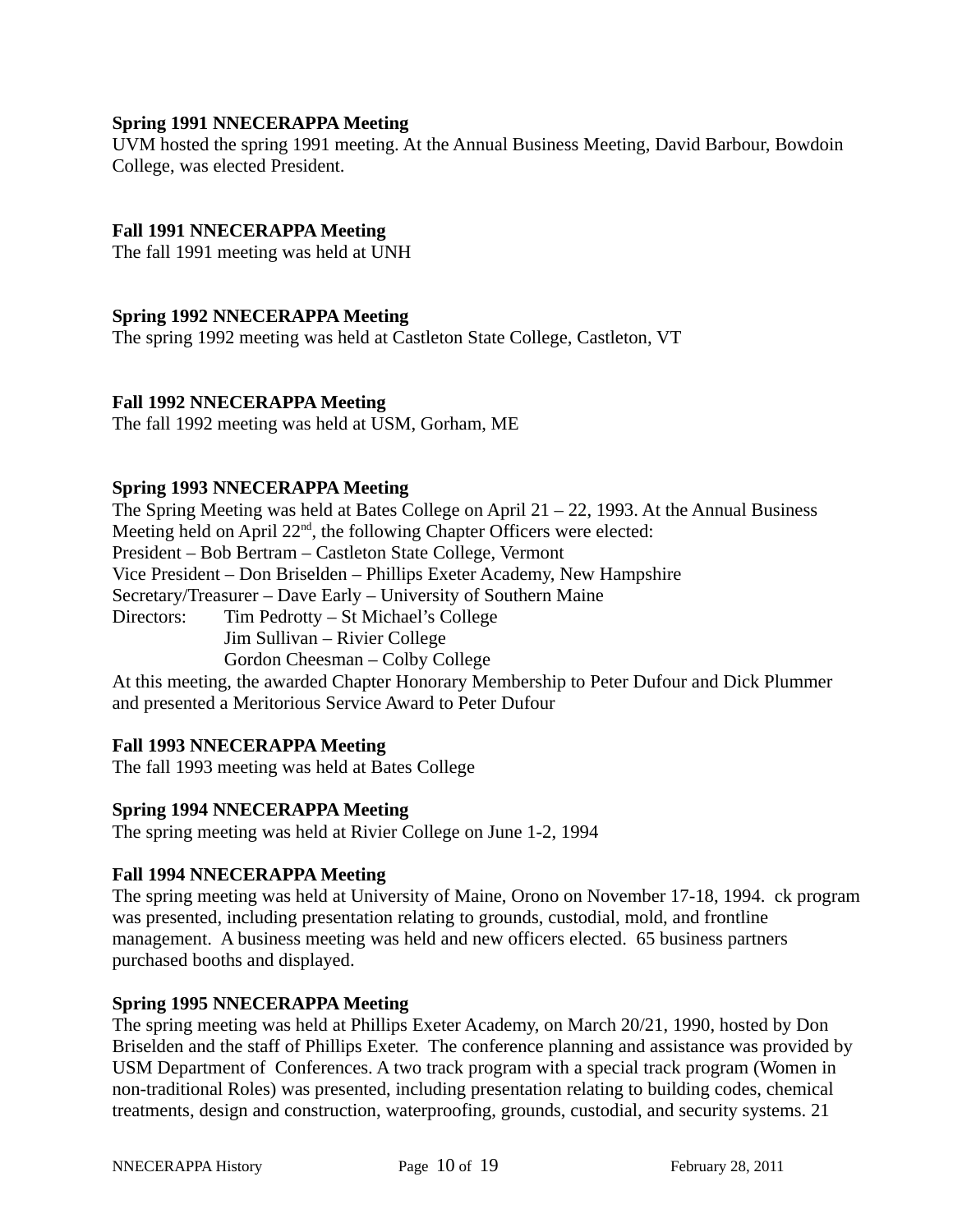business partners purchased booths and displayed. Joe Rubertone, President, ERAPPA was a special guest. A business meeting was held and the following officers were elected:

President – Don Briselden, Phillips Exeter Academy Vice President – Dave Early, University of Southern Maine Secretary/Treasurer – Gordon Cheesman, Colby College **Directors** 

Vermont – Gary Parker, Castleton State College New Hampshire – Jim Sullivan, Rivier College Maine – Dan Gearan, St. Joseph College

# **Fall 1995 NNECERAPPA Meeting**

The fall 1995 meeting was held at Johnson State College

## **Spring 1996 NNECERAPPA Meeting**

The spring 1996 meeting was hosted by Plymouth State College. APAA's president, Maggie Kinaman attended.

## **Fall 1996 NNECERAPPA Meeting**

The fall 1996 chapter meeting was held in conjunction with the ERAPPA Meeting at the Sheraton Inn; South Portland, ME. Because the Chapter Meeting was incorporated into the Region Meeting, the Chapter did not hold a separate Chapter Business Meeting. This was the second ERAPPA meeting that the chapter hosted, the first being in 1986.

## **Spring 1997 NNECERAPPA Meeting**

The spring meeting was held at Dartmouth College on March, 17-18, 1997. The theme was "Preservation and Planning for the 21<sup>st</sup> Century". A two track program was provided with topics on building restoration, cogeneration, building commissioning, signage, street lighting, grounds maintenance, and athletic turf maintenance. The following officers were elected at the business meeting:

President – David Early, University of Southern Maine Vice President – Jim Sullivan, Rivier College Secretary/Treasurer – Ann Bunnell, Dartmouth College **Directors** Vermont – Gary Parker, Castleton College

New Hampshire – Frank Mazzola, Keene State College Maine – Dan Gearan, St. Joseph's College

## **Fall 1997 NNECERAPPA Meeting**

Colby College hosted the fall meeting on October, 13-14, 1997, at Cotter Union on the Colby campus. A three track education program along with campus tours and a business partner area were provided. The theme was: Working Lighter and Faster". The education program included topics on occupational injury, roofing techniques, employee wellness, dormitory design, grounds equipment, cleaning standards, card access technology, and turf management.

## **Spring 1998 NNECERAPPA Meeting**

The spring meeting was held at Keene State College on March 18-19, 1994, hosted by Frank Mazzola and the facilities staff. The meeting theme "Sustainability in Academia". The two track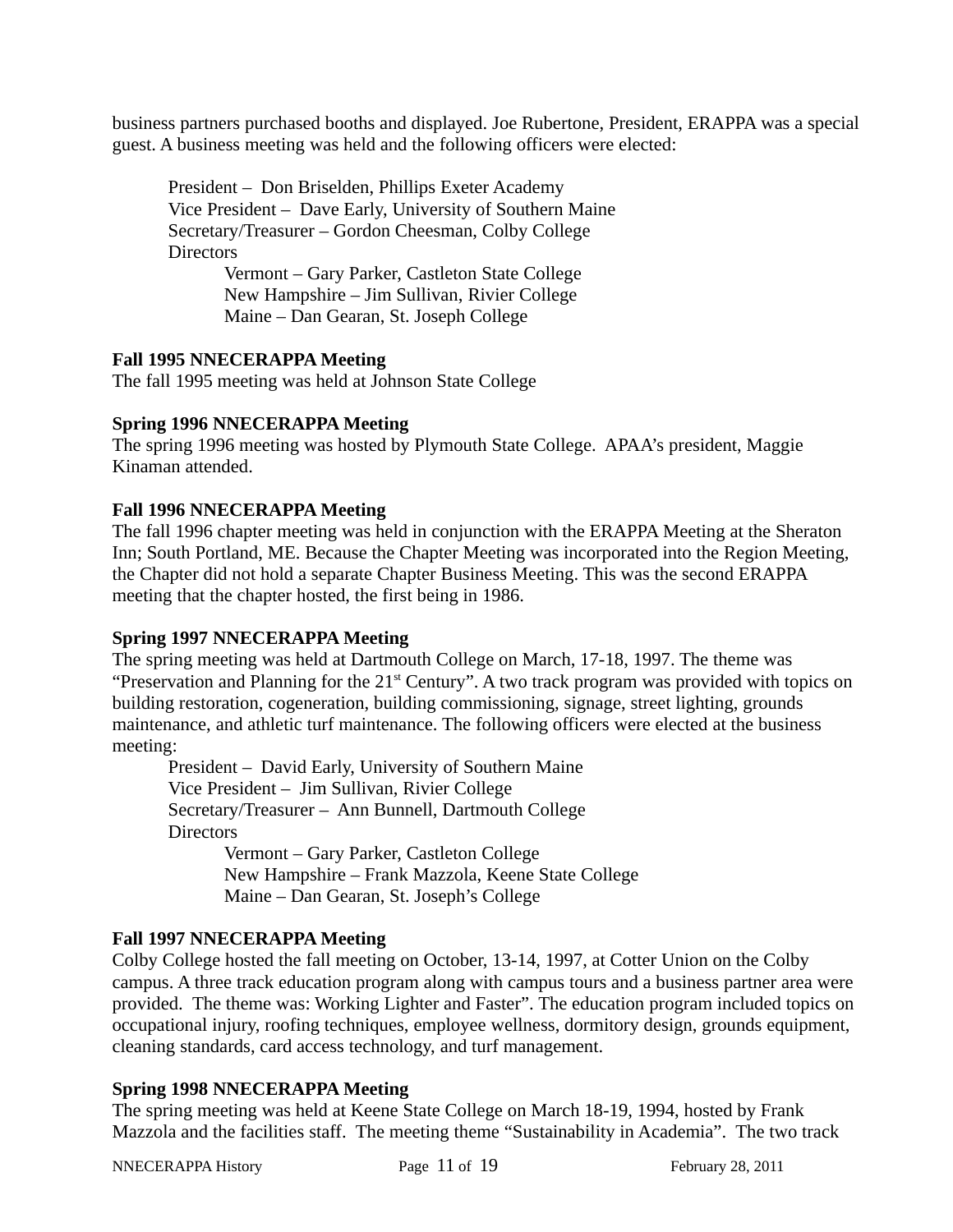education program included topics on campus master planning, developing technology standards, a campus arboretum, emergency planning, landscaping, campus safety, and handling personal stress. The meeting also included campus tours.

#### **Fall 1998 NNECERAPPA Meeting**

Middlebury College

## **Spring 1999 NNECERAPPA Meeting**

The spring Meeting was held at University of New England, Biddeford, ME, on March 25-26 1994. The theme was "Its About Time". A four track program included sessions on grounds, maintenance, housekeeping and administration. There as also a one-day seminar run by the Franklin Covey Institute called "What Matters Most". The program was based on the Franklin "Time Quest®" management tool and the Covey "First Things First®" leadership skills seminars. Dan Gearan, St. Joseph's College was elected president at the business meeting.

President – Dan Gearan, St. Joseph's College Vice President – Ann Bunnell, Dartmouth College Secretary/Treasurer – Lois Adams, University of Vermont **Directors** 

Vermont – Norm Cushman, Middlebury College New Hampshire – Frank Mazzola, Keene State College Maine – Ann Goodenow, Bowdoin College

#### **Fall 1999 NNECERAPPA Meeting**

University of Southern Maine hosted the fall 1999 meeting on October 11-12, 1999 at the USM Gorham campus. The Education Committee arranged an excellent educational program which focused on three areas. The Management Track offered an interesting session which explored gender and influential leadership presented by Pat Hinckley followed by a session on ethics in management presented by Michael Schack. The Regulatory Track presented by Adam Steinman updated attendees on the EPA's inspection crackdown on colleges and universities. The Technical Track we will be focused on electrical systems and usage and emergency power generation and was provided by Scott Stucky of Combined Energies, George Ames of Ames and Hewett Engineers, Inc, and a representative from Southworth-Milton. Areas addressed included electrical distribution to campus, electrical distribution on campus and emergency power generation, energy use and cost reduction strategies in campus buildings, and managing utility costs by managing information.

#### **Spring 2000 NNECERAPPA Meeting**

The spring meeting scheduled for University of Maine, Farmington, ME was cancelled at the last moment due to limited registration.

#### **Fall 2000 NNECERAPPA Meeting**

Burlington. The fall 1985 chapter meeting was held in conjunction with the ERAPPA Meeting at the Sheraton Hotel, Burlington, VT, on October 8-11, 2000. Because the Chapter Meeting was incorporated into the Region Meeting, the Chapter did not hold a separate Chapter Business Meeting.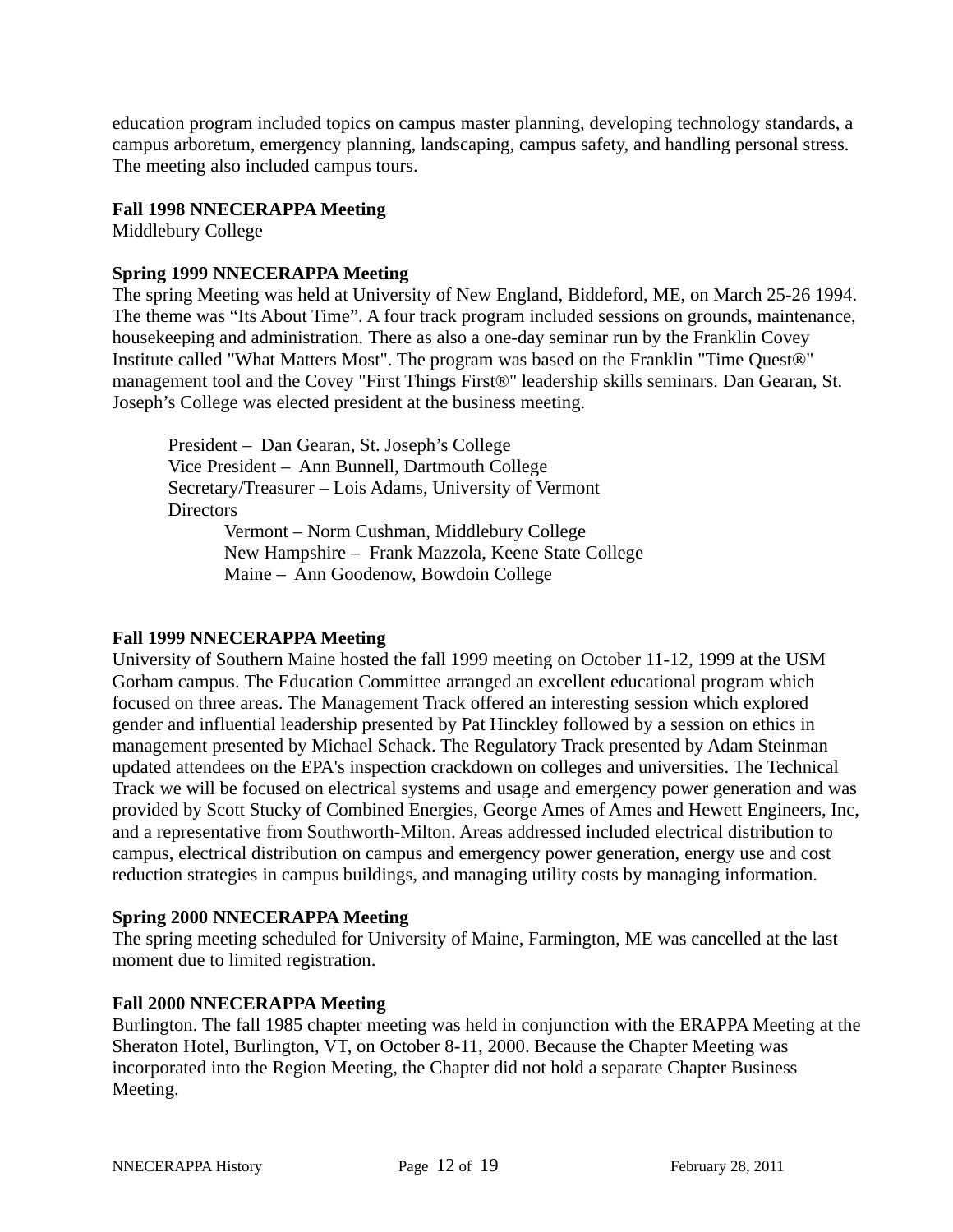The host committee was chaired by Tim Pedrotty and Dave Early and assisted by a large host committee made up of chapter officers and members. Meg Boera, from UVM, assisted as the event consultant. The conference theme was "Celebrate the Past, Create the Future". The education program offered a five track set of sessions and a special program titled "The Future of Facilities Management Professionals". Also the program included a forum panel consisting of the presidents of Champlain College, Middlebury College, Saint Michael's College and UVM. The program concluded with a two-hour presentation by the Covey Institute. The social highlight was a dinner cruise on Lake Champlain. The meeting was well attended, having over 400 attendees who viewed 84 business partner booths.

# **Spring 2001 NNECERAPPA Meeting**

The spring meeting was held at Keene State College on March 22-23, 2001 at the Young Student Center, hosted by Frank Mazzola and the facilities staff. The theme was "We Make it Happen". A three track education program was provided consisting of the following topics: wildlife habitat, environmental management, ADA excellence, safety and OSHA, experience roundtable, snow and ice management, and electrical safety.

A business meeting was held and the following officers were elected:

President – Frank Mazzola, Keene State College Vice President – Gordon Cheesman, Colby College Secretary/Treasurer – Ann Goodenow, Bowdoin College Directors Vermont – Dave Cutler. St. Michael's College New Hampshire – John Gratiot, Dartmouth College Maine – Dave Barbour, University of Southern Maine

## **Fall 2001 NNECERAPPA Meeting**

John Gratiot and the staff at Dartmouth College hosted the fall 2001 meeting. A three track program was provided which included sessions on high performance buildings, Train the Trainer, facilities preservation, LEED buildings, chemical technology, grounds maintenance, environmental compliance and transportation management.

## **Spring 2002 NNECERAPPA Meeting**

The spring 2002 meeting was held at Bowdoin College, on March 22/22, 2008, hosted by Bill Gardiner and staff. The conference theme was "Facilities: The Backbone of a College". A four track program was presented, including presentation relating to Covey leadership (The 4 Roles of Leadership), landscaping, waste management, deconstruction and recycling, and an experience track. 42 business partners purchased booths and displayed.

#### **Fall 2002 NNECERAPPA Meeting**

Patricia Crandlemire Murphy and the staff at Colby College hosted the fall 2001 meeting, October 14/15 2002. A three track program, supporting the theme "Change is Good, Right? was provided which included sessions on physical plant website, pre-construction site assessment, high performance learning environments, campus environment, pesticides, and campus planning.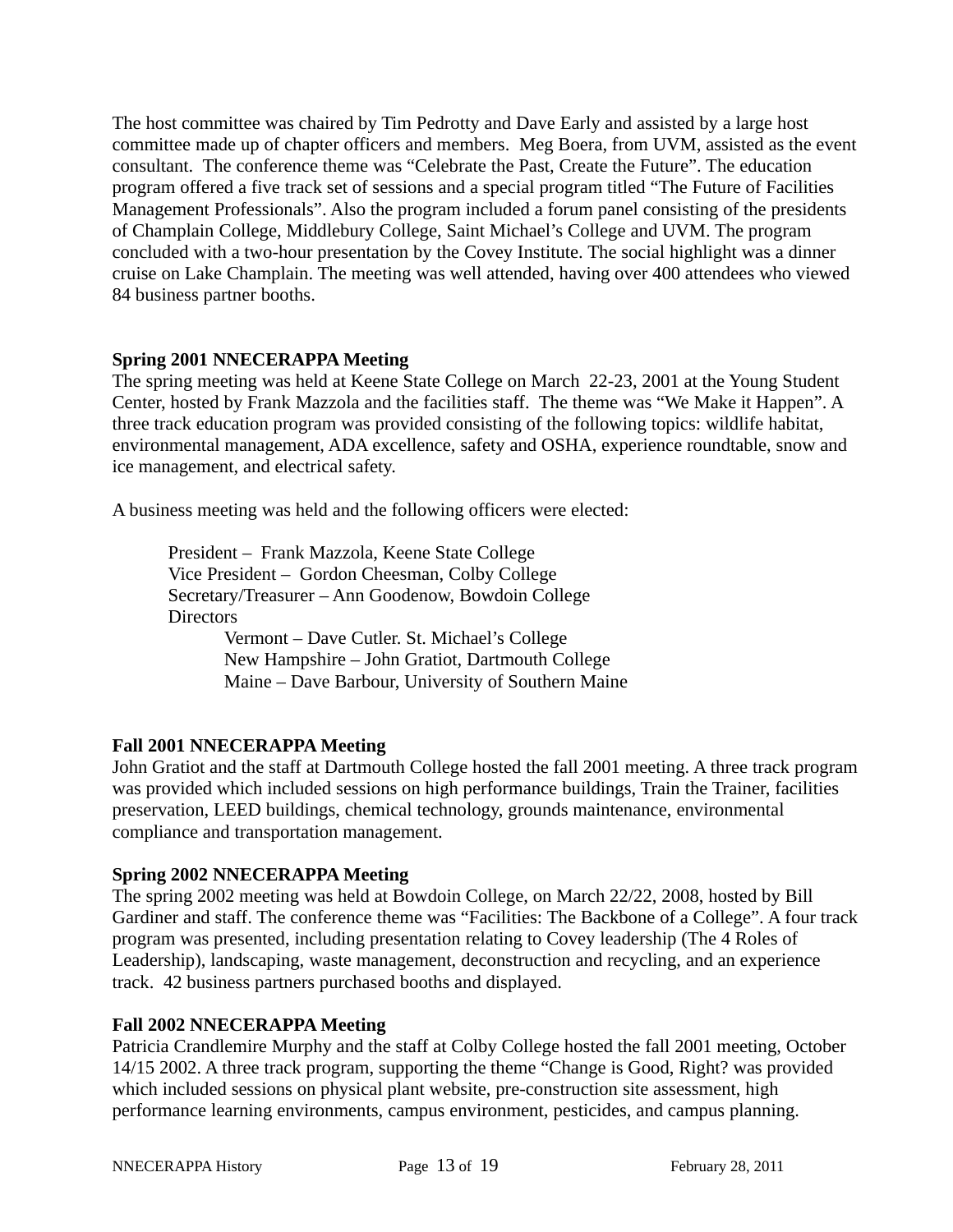## **Spring 2003 NNECERAPPA Meeting**

The spring 2003 meeting was held at Phillips Exeter Academy, on March 27/28, 2003, hosted by Don Briselden and staff. The conference theme was "Celebrating the Excellence of Our Workforce" A four track program was presented, including presentation relating to vision sharing, evaluating building envelopes, grounds, building services, safety/security, and an experience exchange. A special program featuring APPA's Supervisor's Tool Kit was also provided. 65 business partners purchased booths and displayed. The meeting was financially successful netting \$2,138 for the Chapter.

A business meeting was held and the following officers were elected. President – Gordon Cheesman, Colby College Vice President – Ann Goodenow, Bowdoin College Secretary/Treasurer – Bob Kief, Phillips Exeter Academy **Directors** 

> Vermont – Dave Cutler, Saint Michael College New Hampshire – John Gratiot, Dartmouth College Maine – Dale DeBlois, Colby College

# **Fall 2003 NNECERAPPA Meeting**

The fall 2003 meeting was held at Middlebury College, Breadloaf Campus on October 15/16, 2003March 15/16, 200, hosted by Norm Cushman and the facilities management staff. Mazzola. The conference theme was "Can We Be Lean and Green". A four track program was presented, including presentation relating to Supervisor training, sustainable design, green cleaning products, LEED certification, energy saving ideas, and an experience exchange. 26 business partners purchased booths and displayed.

## **Spring 2004 NNECERAPPA Meeting**

UNH and the facilities staff, led by Alan Braun, hosted the spring 2004 meeting on March 17/18 at the New England Center. Dana Peterson and Guy Eaton were the organizers. "Getting Ahead in Facilities was the theme for the 4 track program. The program included sessions on design and construction, campus master planning, effective architectural programs, building processes transportation, chemical environmental management, energy efficiency, managing conflict, and panel discussions. 41 business partners and 14 sponsors participated.

## **Fall 2004 NNECERAPPA Meeting**

The University of Vermont held the fall 2004 conference at the Burlington Sheraton on October 17/18, 2004. The event was hosted jointly by UVM, Champlain College, and St. Michael's College and their facilities staffs, assisted by Delaney Meeting and Event Management. The theme was "APPA Fundamentals—a Strong Foundation for Learning." Seventy business partners participated with booths and 17 business partners provided sponsorships. A four track program---which included a special track of campus tours at Saint Michael College and UVM—was provided. The program included topics on trade technology, grounds maintenance, custodial services, automated building controls, protecting landscaping, and custodial staffing guidelines. There was also a special program; APPA's Strategic Assessment Model, provided by Maggie Kinnaman.

# **Spring 2005 NNECERAPPA Meeting**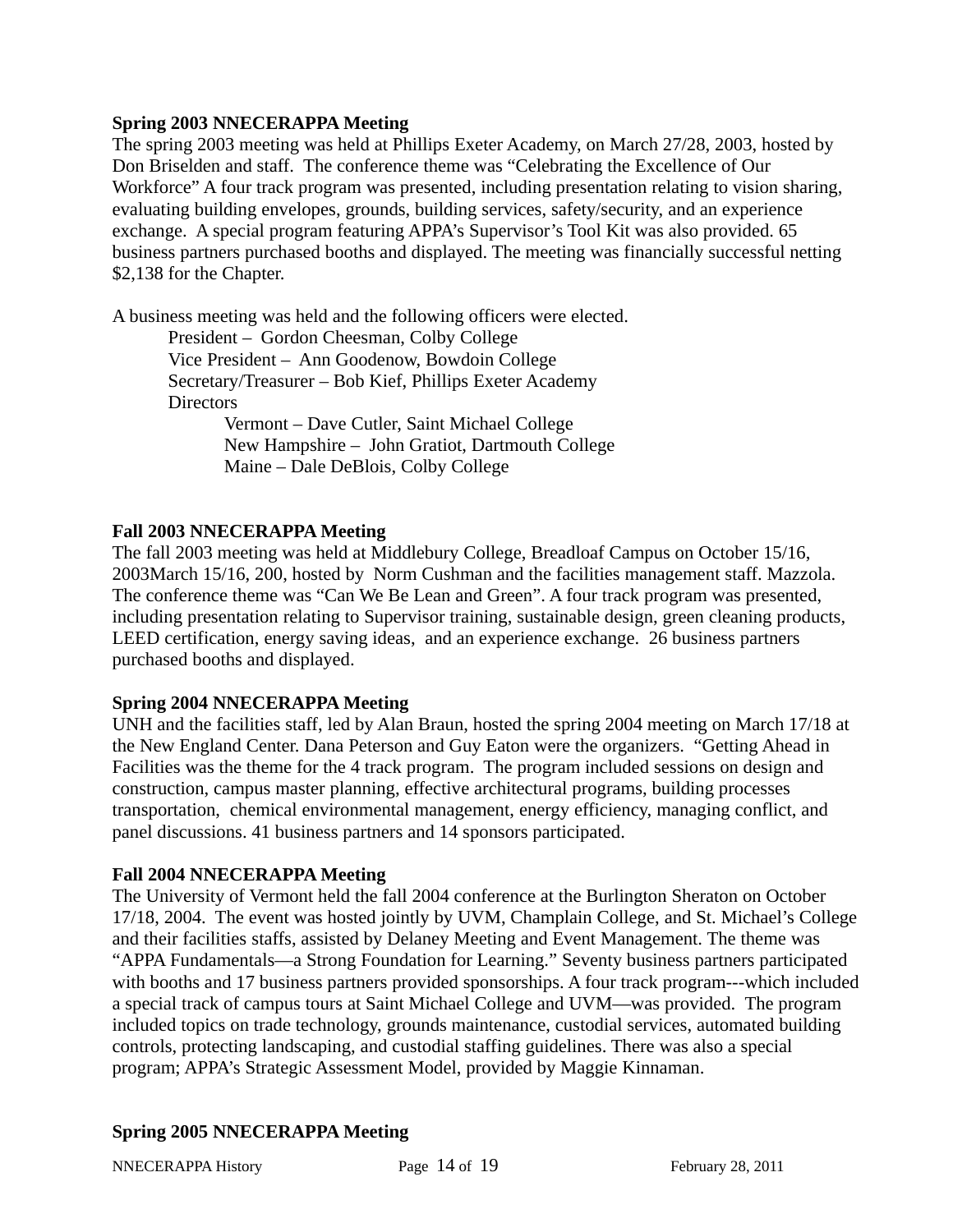USM hosted the spring 2005 meeting on March 24-25 at the Eastland Park Hotel, Portland, ME. The meeting which was administered by the USM Department of Conferences, provided a four track program with sessions on operations and maintenance, new facilities systems, design & construction administration, and sustainable campus operations. Business partners provided 40 booths.

The following officers were elected at the business meeting:

President – John Gratiot, Dartmouth College Vice President – David Cutler, Saint Michael's College Secretary/Treasurer – Dale DeBlois, Colby College **Directors** 

Vermont – Richard Wolbach; University of Vermont New Hampshire – Anita Bailey; Phillips Exeter Academy Maine – Anita Higgins University of Southern Maine

# **Fall 2005 NNECERAPPA Meeting**

The Chapter Board, and host committee, were the hosts for the fall 2005 meeting held at the Sheraton Nashua Hotel, November 9/10, 2005. Delaney Meeting and Event Management consultants of South Burlington, VT assisted with the conference support, registration and documentation. The meeting was well attended, with many sponsors and 75 business partners having booths. The 4 track program provided sessions on roofing systems, ADA accessibility guidelines, electrical safety trade practices, environmental partnerships, energy audits, round table discussions, green cleaning and also included a special track having a focus on design and construction contracts. The meeting was one of the chapter's more financially successful events.

## **Spring 2006 NNECERAPPA Meeting**

The spring 2006 meeting was held at Saint Joseph's College, March 14/15, 2006, hosted by Dan Gearan and the facilities staff. The program consisted of a four track program and included the following sessions; human resources-customer service, underground master planning, mold remediation, solar energy, conflict management, pavement management, new cleaning methods, biomass gasification, communication skills, landscape sustainable design, floor care, effective coaching, carpet cleaning and energy efficiency. Business partners attended 60 booths and 15 provided sponsorships. The event had a projected income of \$9,800.

## **Fall 2006 NNECERAPPA Meeting**

Dartmouth College, led by John Gratiot with assistance of the facilities staff, hosted a one-day conference of November 14, 2006. With a theme of "Building Smart(er)-Integrated Design, Dartmouth provided a four track program with two tracks dedicated to touring 5 of Dartmouth's new LEED certified new buildings. The meeting opened with talks by Mark Rosenbaum, a building consultant addressing how to build better buildings and Jim Merkel, Dartmouth's Sustainability Coordinator, who challenged the members to leave a smaller environmental footprint. Two tracks were dedicated to synthetic turfs, fall protection and safety, and a roundtable for K-12 members. Business partners registered for 40 tables.

# **Spring 2007 NNECERAPPA Meeting**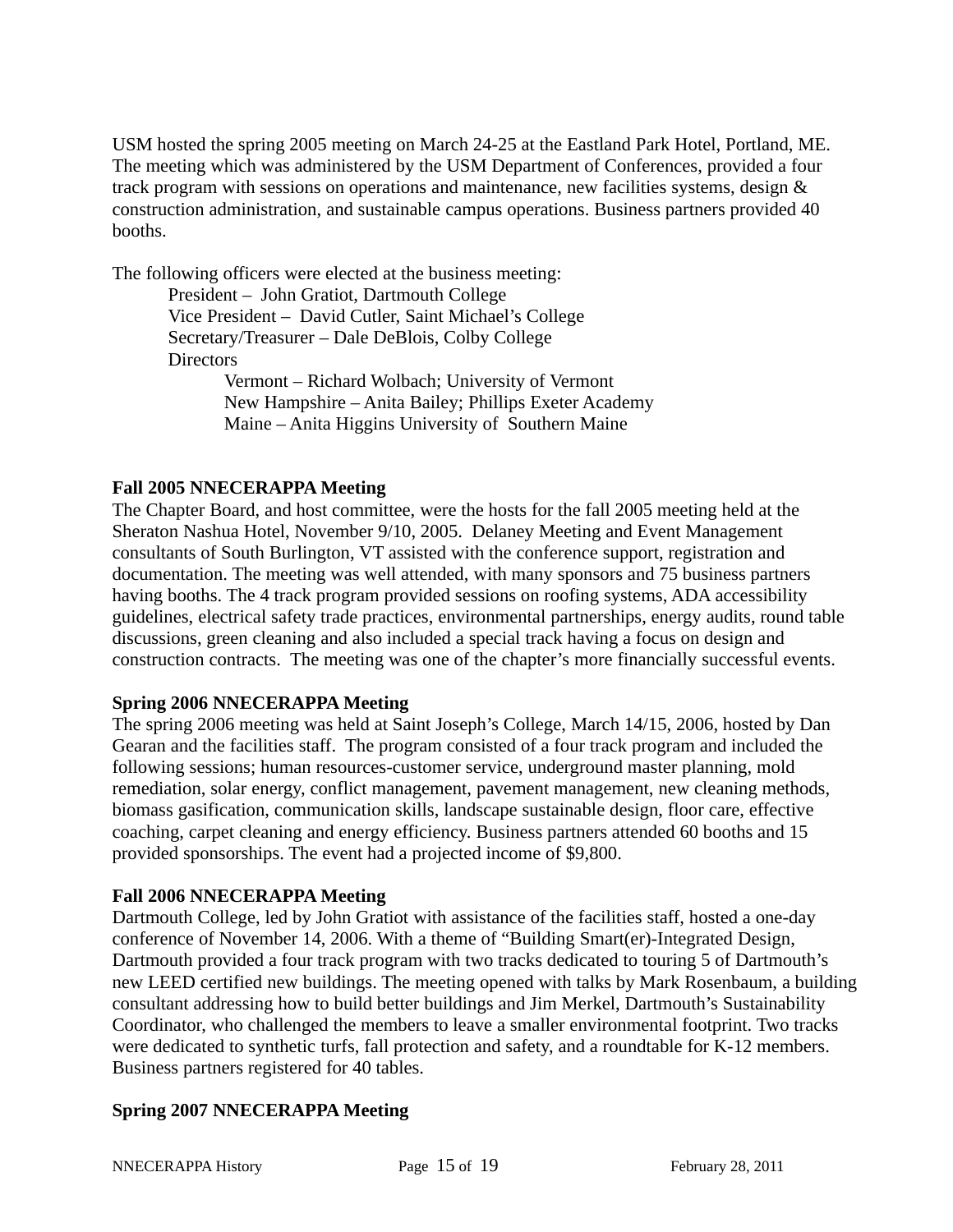The spring 2007 meeting was held at Keene State College, on March 15/16, 200, hosted by Frank Mazzola. The conference theme was "Leadership from Within". A four track program was presented, including presentation relating to grounds, health and safety, capital projects planning, leadership/HR development. 65 business partners purchased booths and displayed. A business meeting was held and the following officers were elected:

President – Dave Cutler, St. Michael College Vice President – Dale DeBlois; Colby College Secretary/Treasurer – Jonathon Brush, SAU-70, Hanover, NH **Directors** Vermont – Richard Wolbach; University of Vermont New Hampshire – Anita Bailey; Phillips Exeter Academy

Maine – Leo Dion; University of Maine, Farminton

## **Fall 2007 NNECERAPPA Meeting**

Patricia Crandlemire Murphy and the staff at Colby College hosted the fall 2007 meeting, October 122/23 2007. A four track program, supporting the theme "Staying One Step Ahead" was provided which included sessions on capital planning, campus maintenance, regulatory issues, and trade skills. Business partners filled 36 booths The event also included tours of the Colby Art Museum, Pulver Pavilion, and the Colby Heating Plant. A keynote address was provided by Rick Lobster, and internationally known motivational speaker.

#### **Spring 2008 NNECERAPPA Meeting**

The spring 2008 meeting was held at St. Michael's College, on March 20/21, 2008, hosted by Dave Cutler. The conference theme was "Humor in the Workplace". A four track program was presented, including presentation relating to grounds, health and safety, grounds, capital projects planning and leadership/HR development. 63 business partners purchased booths and displayed.

#### **Fall 2008, NNECERAPPA Meeting**

The chapter board of directors hosted the fall 2008 event at the New England Center on the campus of the University of New Hampshire on October 23-24, 2008. Educational Workshop Sessions in the areas of Managerial Training, Sustainability, and Energy Conservation. A comprehensive campus tour of the ECO-Line project at The University of New Hampshire was also featured. The board host committee was assisted by Delaney Meeting and Event Management, Burlington, VT

#### **Spring 2009 NNECERAPPA Meeting**

St. Paul's School, was the venue for the March 5/6, 2009 meeting hosted by John O"Shaughnessy and the school's facilities staff. A four track educational program was provided with topics on Emergency preparedness, environmental subjects (geothermal, self auditing, mitigating radon), frontline management with a special four session program on developing supervisory excellence, and energy efficiency. The meeting administration/registration was provided by Delaney Meeting and Event Management, Burlington, VT.

During the business meeting the following officers were elected:

President – Dale DeBlois, Colby College Vice President – Anita Bailey, Phillips Exeter Academy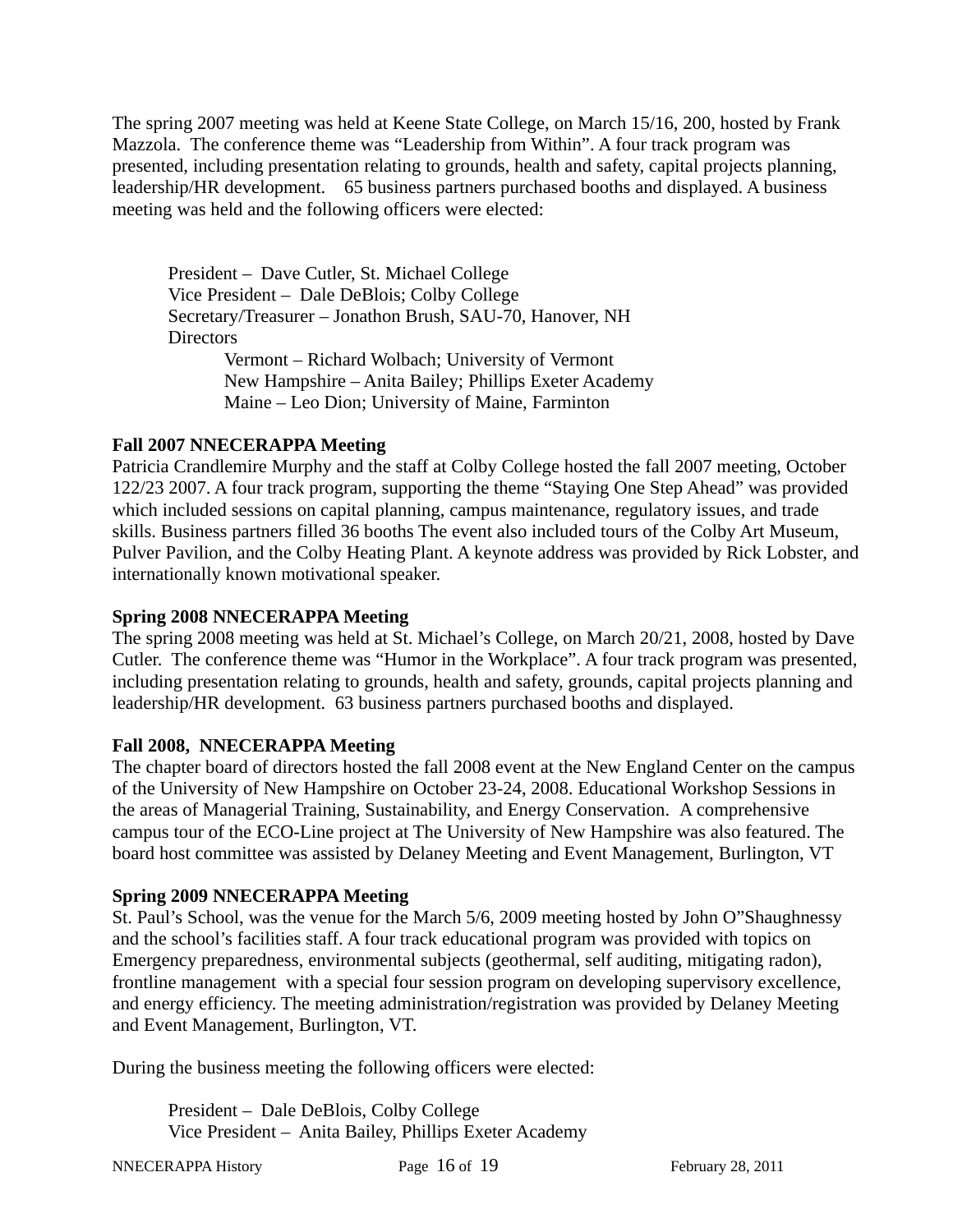Secretary/Treasurer – Leo Deon, University of Main Farmington

**Directors** 

Vermont – Bizhan Yahyazadeh, Norwich University New Hampshire – Dana Peterson, University System of New Hampshire Maine – Joe Stone, MASD 35, York, ME

## **Fall 2009, NNECERAPPA Meeting**

The fall 2009 Chapter Meeting was held in conjunction with the ERAPPA annual meeting at the Holiday Inn by the Sea, Portland, ME. Because the Chapter Meeting was incorporated into the Region Meeting, the Chapter did not hold a separate Chapter Business Meeting. This was the fourth ERAPPA meeting hosted by the chapter (1985, 1996, 2000, and 2009).

The annual meeting was hosted by the chapter, with Dan Gearan and Gordon Cheesman as cochairs of the host committee. The education committee provided a four track program of varied topic sessions that were well attended including topics on; sustainability, facilities planning, emergency planning, security, pavement strategies, and utilities/energy. There was also a concurrent APPA Tool Kit program, and an APPA sponsored EFP certification course. The social highlight was the lobster bake held on House Island in Casco Bay. Business partners purchased and displayed at 75 booths. The meeting was a huge success in all respects but especially in terms of attendance (over 500 attendees), financially (the chapter's net return was \$84,000) and an enjoyable experience.

#### **Spring 2010 NNECERAPPA Meeting**

The University of Vermont hosted the spring 2010 meeting held at the Dudley H. Davis Center on the UVM campus on March, 11-12, 2010. "Take the LEED by Going Green" was the theme. The meeting provided a 4 track educational program including topics on frontline management, housekeeping/custodial, sustainability, and health/safety. Business partners purchased 42 booths and 13 assisted with sponsorships. Over 300 members, business partners and associates attend the event.

#### **Fall 2010, NNECERAPPA Meeting**

The fall 2010 meeting was held at the University of Maine, Orono, ME on October 29-29, 2010. at the Wells Commons Center, the site for the BP exhibit area and Banquet. The meeting theme was "Measuring Our Steps Toward Progress" and a jam-packed educational program. A keynote address by Maggie Kinnaman, APPA Fellow, titled "Transformation through Measurement" was provided at the noon luncheon. The educational sessions in the core business areas of General Administration, Operations & Maintenance, Energy & Utilities and Planning, Design & Construction were in the traditional four-track program. Two tours for early birds, the Business Partner Exhibition area and the Thursday night banquet rounded out the events.

#### **Spring 2011, NNECERAPPA Meeting**

The spring 2011 meeting was held at Norwich University, Northfield, VT on March 17 & 18.

#### **Addendum:**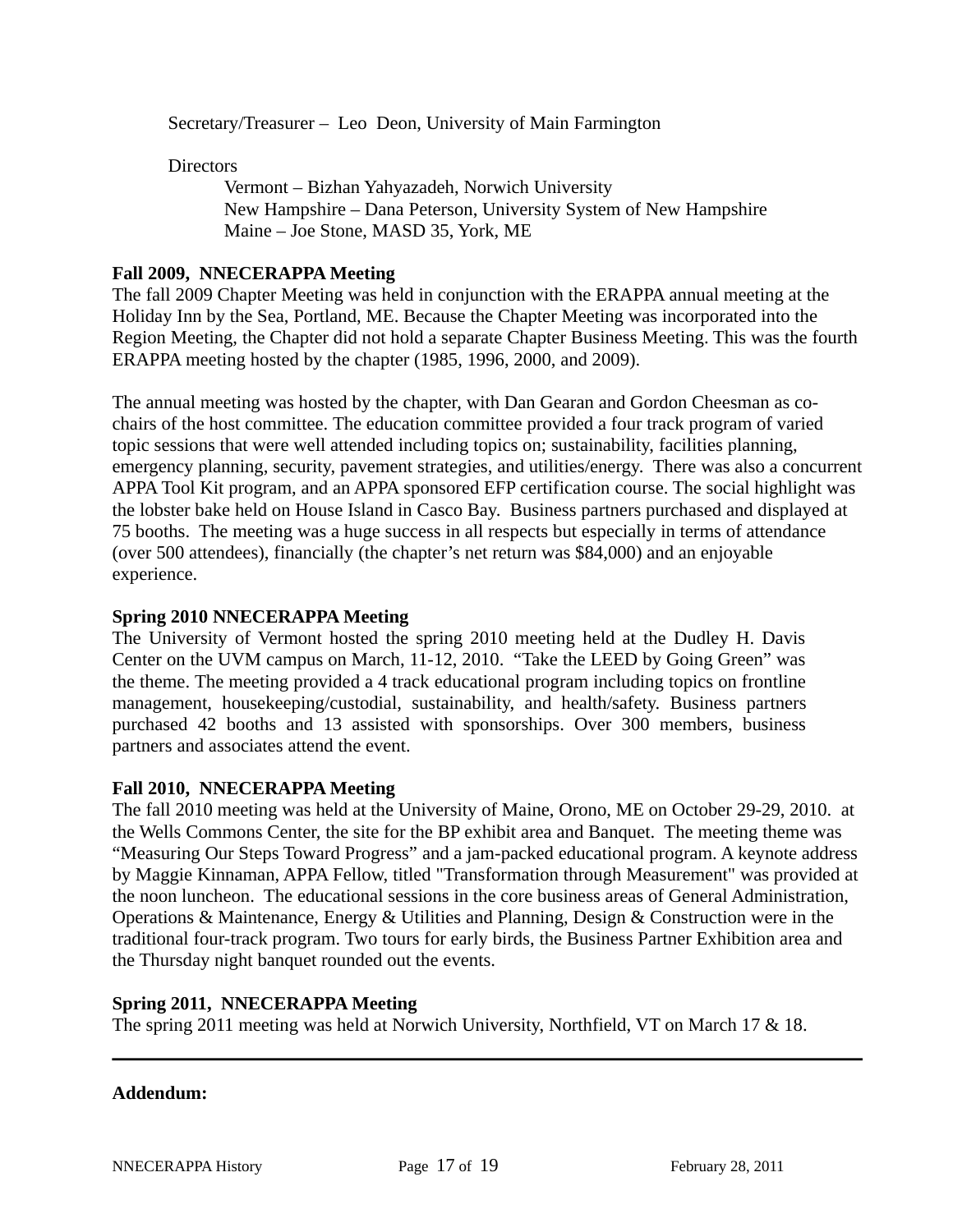# **BOARD OF DIRECTORS RESOLUTIONS (Revised 03-10-10)**

1. March 1979 (Amended March 2010) - Established a Professional Development Committee. Purpose: To develop ways in which the Chapter can aid individual member institutions improve their physical plant operations by sponsoring one or two day workshops or seminars on needed subjects that could not be addressed at Chapter meetings.

2. September 1981 (Amended October 1983, October 1995, March 2010) - Established a procedure by which the host institution will be presented with an up to a \$2,500.00 scholarship to any APPA related educational event, to include tuition, travel and lodging.

3. March 1983 (Amended March 2010) - Passed a resolution to allow host institution to waive one registration fee for any chapter institution that has not previously attended a Chapter meeting in the previous five years.

4. March 1983 (Amended March 2010) - Directors voted to have the Chapter pay the registration fee for any officer, director, or committee member whose institution cannot or will not pay for the semiannual Chapter meeting registration fee.

5. August 1984 (Amended September 1990, August 1993, June 1997, March 2010) - Established a scholarship to each APPA Facilities Management Institute in the form of a reimbursement for up to six persons, two from each state in the Chapter. Established a scholarship to all other APPA Educational Programs, for three persons, one from each state in the Chapter. Institutions or individuals should use the on-line scholarship form.

5a. January 2007 (Amended March 2010) – Directors passed a resolution to change the APPA Institute scholarship award from \$1,500.00 to up to \$2,000.00. The additional funds are to be used for travel expenses. The Board may adjust this value as appropriate for inflation or other financial reasons.

6. August 1984 (Amended February 1995 ) - Passed a resolution that the Board of Directors establish a gift fund for the outgoing President of up to \$200.00 for a presentation at the Elections Business Meeting.